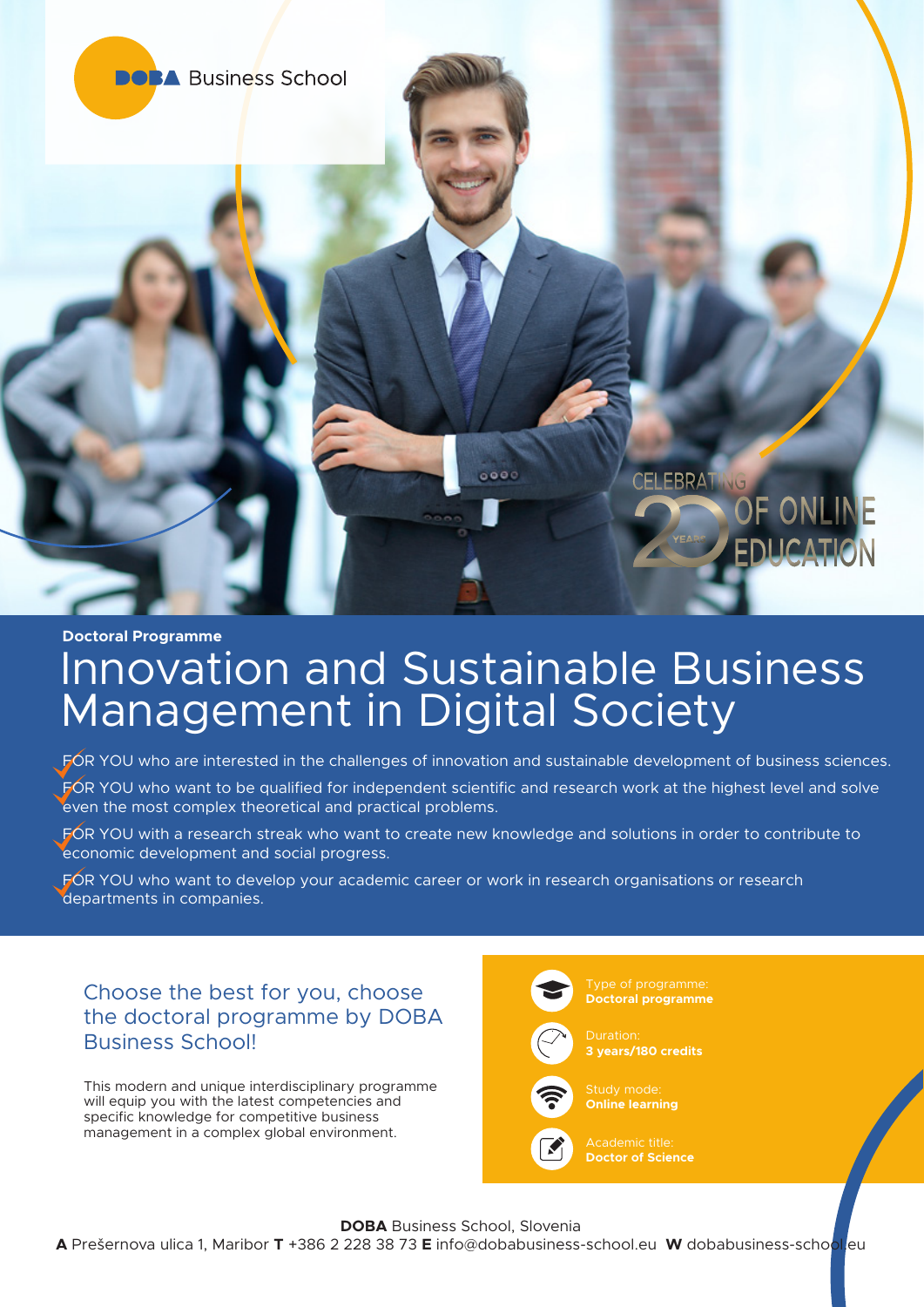

Assistant Professor Dr **Marko Divjak** 

# **Welcome to the Innovation and Sustainable Business Management in Digital Society programme**

DOBA Business School has carefully reviewed economic and development trends and the current market needs and analysed competitive doctoral programmes in order to design a modern and unique doctoral programme that addresses the current economic and social challenges. The doctoral programme has also been harmonised with the strategic directions of the Republic of Slovenia and the European Union on promoting innovation, sustainable development, and digitalisation of business processes. It is with exceptional pride and excitement that we await to welcome our first students in the programme!

The programme will equip you with the required knowledge for solving even the most complex theoretical and practical problems in the field of innovation and sustainable development. You will also obtain the competencies needed to develop new knowledge and solutions, and to critically assess and implement new findings in work environments.

This doctoral programme, offered by DOBA Business School, is undoubtedly the right choice for the further development of your career and for shaping you as an excellent academic, researcher, and/ or innovation expert. Our team has prepared an exceptional programme, which is distinguished by its unique content and online implementation, for which we have already received two international accreditations, as well as its personal approach with individualised learning.

Ambitious individuals, who are only satisfied by the best, who are not afraid of complex challenges, and who are willing to invest their precious time, effort, and energy in their success, are cordially invited to enrol in our programme. We look forward to our cooperation. You are welcome to contact us with your questions. Our enrolment advisors answer your call or text message at +386 2 228 38 73 or if you prefer, you can also email them at info@dobabusiness-school.eu.

# In-demand competencies that you will gain in this modern programme



#### EXCELLENCE IN RESEARCH

The ability to solve the most complex scientific challenges, to actively contribute to science, and to introduce scientific achievements in the business and social environment.



#### STRATEGIC MANAGEMENT OF INNOVATION AND SUSTAINABLE DEVELOPMENT

The ability to strategically manage the innovation and sustainable development processes in line with modern principles and practices from the field of economics, business, and other social sciences.



#### DIGITALISATION

Understanding the importance of digitalisation in the inclusion of modern digital technologies (ICT) in the solving of complex business challenges associated with innovation and sustainable development.



#### **COMMUNICATION**

The ability to report the results of your scientific and research work in the form of complex scientific papers and how to disseminate new findings and solutions to the professional and lay public.



#### PERSONAL GROWTH

Development of responsibility, ethical principles, and a critical mindset for the progress of science as well as interpersonal (social) competencies for effective cooperation in national and international scientific teams and networks.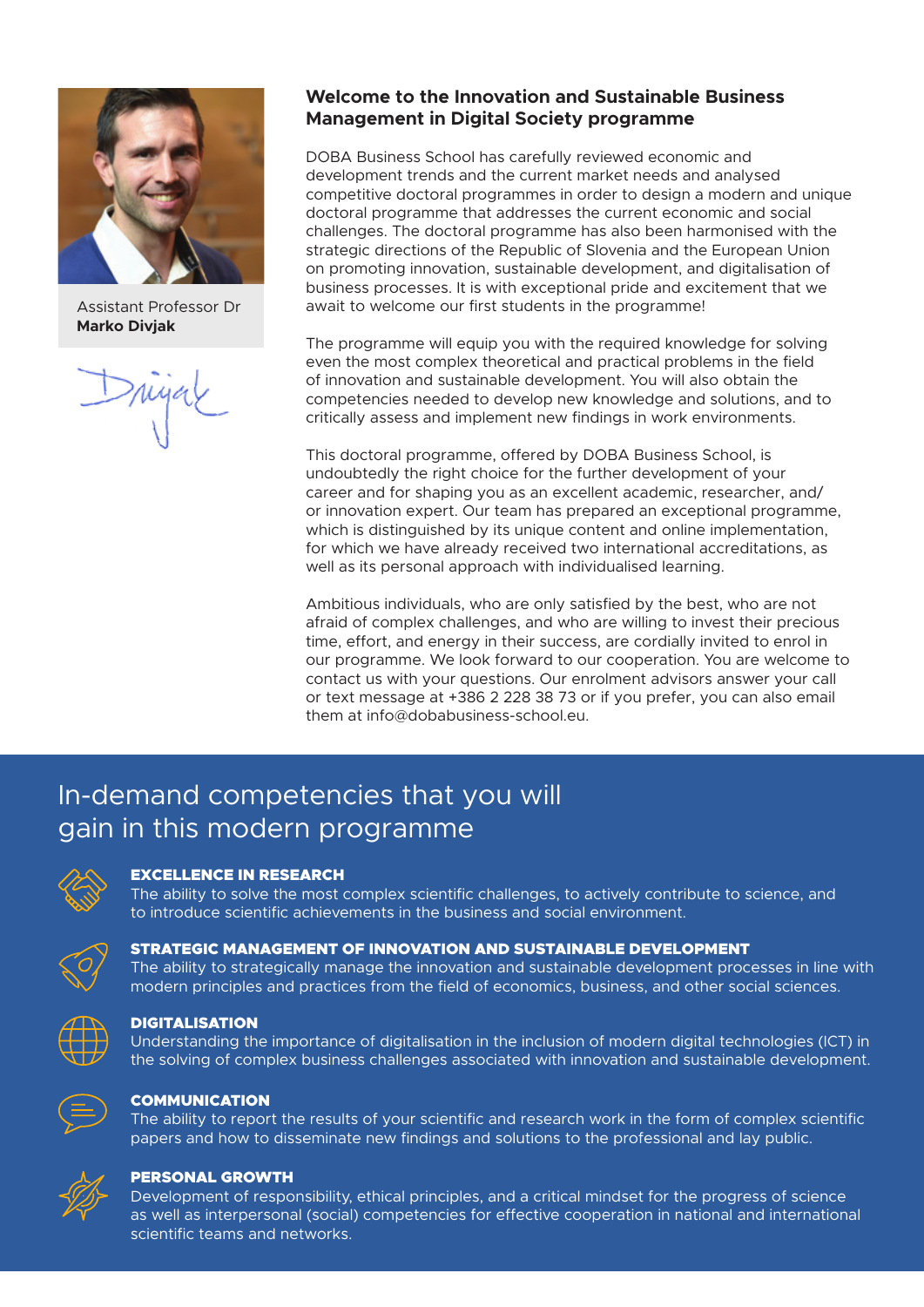#### **About the programme**

The programme is the only accredited doctoral programme in Slovenia that specifically focuses on innovation and sustainable business management. It builds on the knowledge triangle, connecting education, science (or research), and innovation (or the implementation of scientific findings in various environments). The doctoral programme focuses on complex concepts of innovation and sustainable business management and on consolidating your knowledge in the context of current social change (education), on developing competencies for autonomous scientific and research work (science/research), on developing competencies of critical reflection on scientific findings, and on the ability to effectively apply new knowledge to business environments (innovation). In the programme, all three components of the knowledge triangle are integrated in the broader context of digitalisation.

# **Programme implementation**

The programme will be implemented in line with DOBA Business School's innovative online learning model. The content of specialist courses will intertwine with that of methodological and research courses, while you will also work closely with the chosen thesis supervisor from the very start of your studies. In the first half of the study programme, you will have completed the majority of the courses and prepared the outline of your doctoral dissertation, while in the second half of the study programme you will predominantly focus on research for and the preparation of your doctoral dissertation. The study process will be greatly individualised. Students' work in the courses will focus on the in-depth study of content which is relevant to the preparation of your doctoral dissertation. You will work with renowned and established experts in economics, business sciences, innovation, strategic management, and methodology. As international students will be included in the programme, organised work will be conducted in English, while for written assignments, the preparation of the doctoral dissertation, and consultations with teachers, English, Slovenian, Croatian, and Serbian can be used.

# **Students and their career**

Once you complete your studies, you will be qualified to effectively tackle complex strategic and development challenges in the business world and apply for the most senior positions at home and abroad. A PhD from DOBA Business School will also facilitate the development of your academic career and/or assertion in professional and scientific circles.

# **Higher education teachers**

Our higher education teachers are exceptional experts who know the difference between what is written in books and real life. They work in leading positions in the economic and non-economic sector and transfer their extensive practical experience to the study process. They are teachers who add that something extra to knowledge – for working and decision making in the future.

# Information and consulting



**Nina Turčin E** nina.turcin@doba.si **T** +386 2 228 38 73